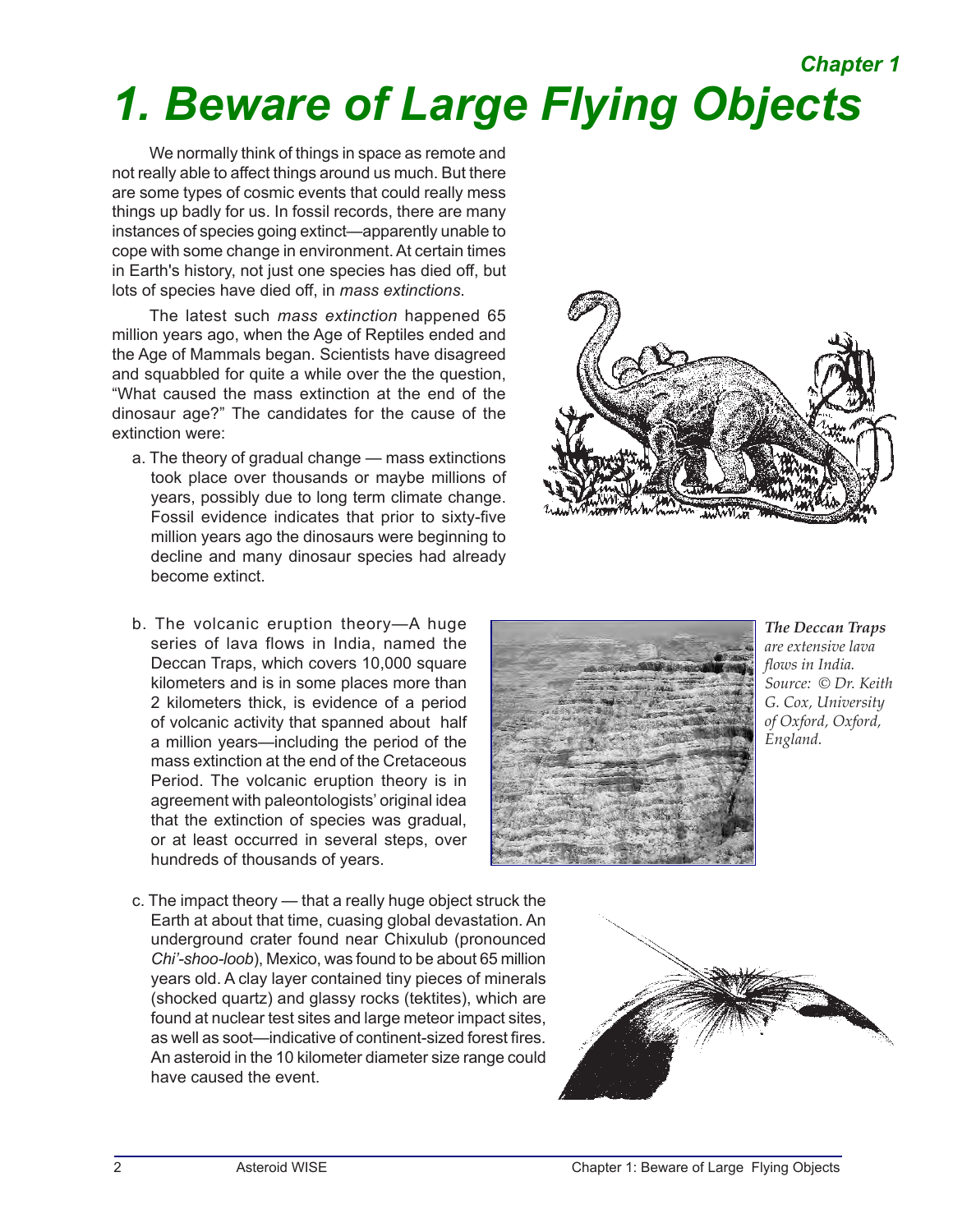

**The Chixulub Crater** *is buried underground, so it cannot be directly photographed. This is a 3-D graph made with equipment normally used to search for oil. It shows gravitational attraction of underground structures. Photo courtesy of Virgil L. Sharpton, Center for Advanced Space Studies, Houston, Texas, USA*



*When a 10 km-sized asteroid strikes the ground, it buries itself in the Earth and coverts its tremendous energy of motion into heat in a period of only seconds. It opens a crater that reaches a diameter of 100 miles and a depth of fifteen miles. Red hot rock debris streams outward, forming a plume heading into the sky. The plume can go so high it sends hot debris into orbit that eventually rain back all over Earth. On the ground, you would feel an effect very similar to an oven on broil for about an hour. As a result of this thermal radiation, even green vegetation would dry out and begin to burst into flames spontaneously, causing global forest fires.*

### **Which Theory is Right?**

It may well be that we will never know for sure if either a large impact or massive volcanism *caused* the death of the dinosaurs.

### **Will Earth be Hit by a Large Asteroid?**

Eventually, it is likely. But the odds of one hitting tomorrow, or next week, or in the next few thousand years are quite low. Of course tons of smaller bodies (sand grain size) enter Earth's atmosphere every day. While in space, they are called meteoroids. When they enter the atmosphere, they can heat up so much they vaporize and leave a streak of light. That's called a meteor, also known as a "shooting star" or "falling star." But the larger the body, the rarer it is to collide with Earth.



**The Barringer Meteor Crater** *near Winslow, Arizona, is as deep as a 60 story building and more than a kilometer across. It was created about 30,000 years ago by a rocky object about* 

*30 meters in diameter traveling at 40,000 miles per hour. The impact had an explosive energy equivalent to over a million tons of TNT. It is 1/ 100 the size of the crater in Chixulub, Mexico. Source: Yerkes Observatory.*

Asteroids that are made of rock and/or metal are not the only menace. Comets are bodies of ice that can go crashing into planets as dramatically seen in 1994 when the large comet Shoemaker-Levy 9 fragmented and created huge explosions when it struck the planet Jupiter at more than 20 different sites.

It would behoove us to seek advance warning of such an approaching body. An asteroid could come in quickly, but it may be technically possible to deflect an asteroid from an Earth impact course if there is enough advance warning.

*Hubble space Telescope image of Comet Shoemaker-Levy 9 fragments before they collided with Jupiter.*

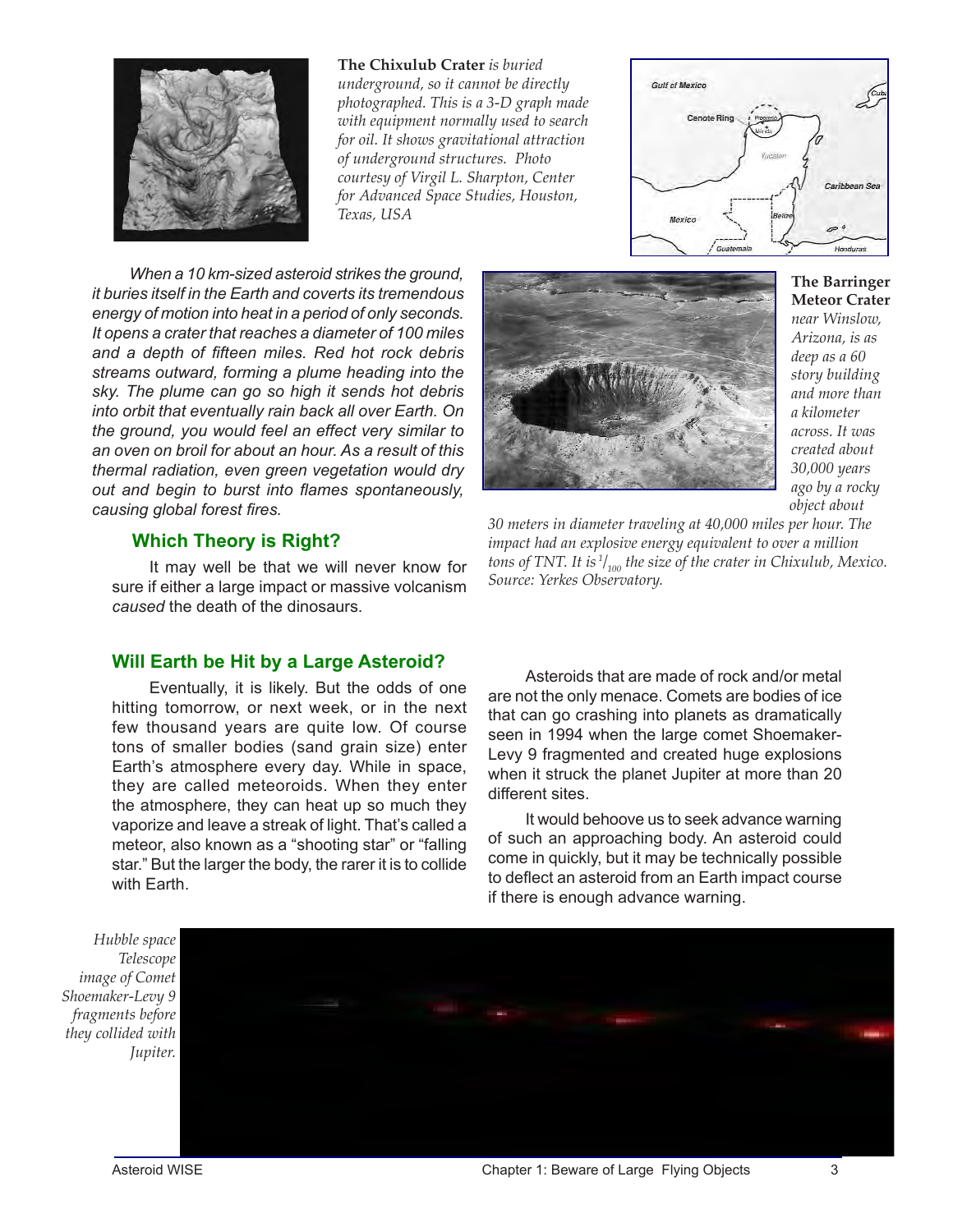# **The Search for Near Earth Asteroids (NEOs)**

Asteroids must be discovered and their orbits tracked. At this point in time North American Aerospace Defense Command (NORAD) has a limited number of people monitoring the skies for asteroids. There is also a project called Space Guard which is an international network of telescopes and people working together to discover and track asteroids, with the idea of providing lots of advance warning if an asteroid is found to be on a collision course with Earth, so that an effort could be made to divert it. Currently, NASA carries out the "Spaceguard Survey" to find NEOs greater than 140 meters in diameter, and this program was budgeted at \$4.1 million per year for FY 2006 through FY 2012.



The NASA Wide-Angle Inrared Survey Explorer (WISE) mission

(launch in December 2009) is especially suited to find a multitude of asteroids —of immense value in the the overall effort to detect more NEOs.

# **Understanding, Helplessness, and Empowerment**

It is nearly inevitable that Earth will be hit by an asteroid only a matter of time, though we do not know if it will be today, tomorrow, or in many millions of years. But we certainly are not helpless. If we are able to detect a body that is hurtling towards Earth with enough advance warning, there are a number of strategies proposed to avert disaster. It's tempting to try blowing the thing up with nuclear weapons, a typical video game-style mentality. Unfortunately that could create a number of smaller bodies that would still continue on their trajectories and impact Earth with devastating effect. Other ideas for averting disaster are mostly different ways of nudging the asteroid to deflect it into a path that will not strike Earth.

But the key is "early warning." The sooner we find that asteroid "with our name on it," the more time we would have to plan action to prevent disaster—another mass extinction. This book is devoted to better understanding the science that relates directly or indirectly with the challenge of early detection of "near Earth asteroids."



*Chapters 1 and 2 or this book are adaptations of respective chapters from A Changing Cosmos,from the [Global Systems Science](http://lhs.berkeley.edu/gss/) series*